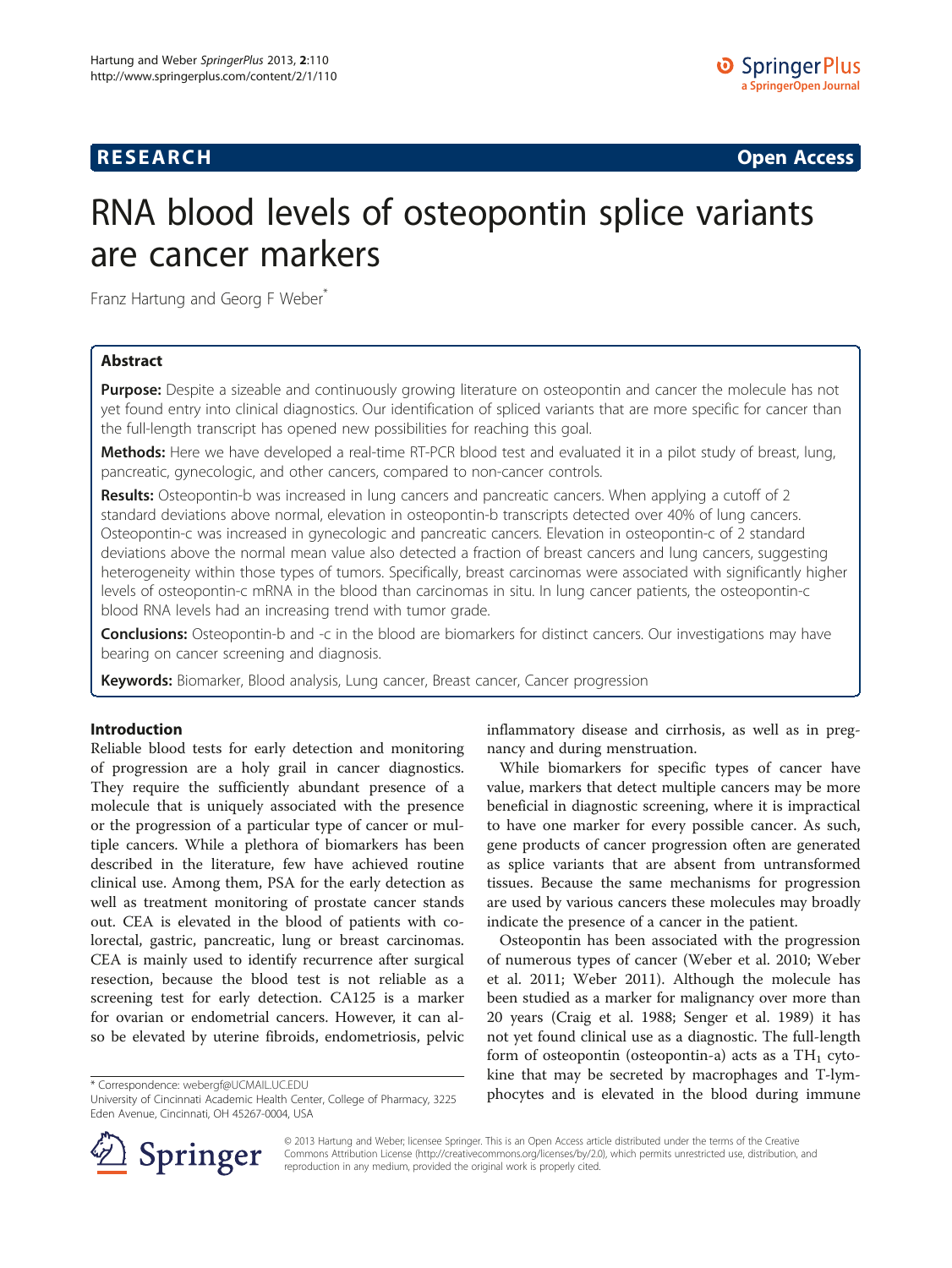responses, limiting its value as a cancer marker. We have identified the splice variant osteopontin-c (He et al. [2006](#page-7-0)) to be selectively present in multiple cancers (Sullivan et al. [2009;](#page-7-0) Tilli et al. [2011](#page-7-0)) and to serve as a marker for tumor grade (Mirza et al. [2008](#page-7-0)). These studies were done by immunohistochemistry or real-time RT-PCR on the cancer tissues. The value of the biomarker may be increased if it can be identified in patient blood and can be correlated to clinical determinants of cancer. Because we had previously developed a real-time RT-PCR protocol to quantify the RNA messages of all three osteopontin splice variants in breast cancer specimens, we adapted it to the analysis of total RNA extracted from whole blood. We tested the hypothesis that aggressive cancers continuously shed cells into the circulation, which are detectable by their unique production of spliced osteopontin mRNA.

# Materials and methods

## Patients

Patient samples were obtained under IRB (Institutional Review Board) protocols 04-01-29-01 and 09-11-09-03 (University of Cincinnati). There were several sources of patient blood. Whole blood was collected from breast cancer patients after obtaining informed consent. The blood was frozen immediately on dry ice. Some blood samples (including pancreatic and gynecologic cancers) were also obtained from CHTN (Collaborative Human Tissue Network). Pelleted nucleated cells from lung cancer patients were provided by the University of Cincinnati tissue procurement service. Blood RNA from breast cancer patients and normal controls was obtained from the Division of Human Genetics at The Ohio State University. Other cancers entailed 1 hepatocellular carcinoma and 2 colorectal adenocarcinomas.

## RNA extraction

RNA was extracted from whole blood with RNazol RT (Molecular Research Center Inc.). The extraction of RNA from nucleated cells was accomplished with TriReagent-RT Blood (Molecular Research Center Inc.). No RNA extraction was required for the Ohio State University samples, as they were provided as RNA samples.

## Real-time RT-PCR

All PCR reactions were performed on an ABI Prism 7000 cycler using SYBR Green detection format. cDNA was made from 1 μg RNA in a 20 μl reaction using the iScript reverse transcription kit (BioRad). 5 μl (for actin 2.5 μl) cDNA was added to each PCR reaction in a total volume of 25 μl using the standard PCR buffer system with optimized concentrations of  $MgCl<sub>2</sub>$ . For each experiment a no-template reaction was included as a negative control. cDNA from MDA-MB-435 cells, which express endogenous osteopontin splice variants, served as a

reference in every run. The primer combinations were described previously (Mirza et al. [2008\)](#page-7-0). The conditions for PCR were 94°C denaturation for 120 s followed by 40 cycles of: 94°C melting for 15 s, 58°C annealing for 30 s, extension at 72°C for 30 s, followed by 72°C for 2 min and 4°C for 5 min, and a melting curve program (the amplification efficiency was only minimally affected by using the same annealing temperature for all PCR reactions, compared to Mirza et al. ([2008](#page-7-0)) which had optimized the annealing temperatures individually; the amplification efficiency is accounted for in the calculations of relative RNA abundance). Product purity, product size, and absence of primer dimers were confirmed by DNA melting curve analysis and agarose gel electrophoresis. Melt curves yielded a single sharp peak for all template reactions, and a minimal melt peak (resulting from primer dimers) or no melt peaks for the notemplate control reactions (Mirza et al. [2008\)](#page-7-0). Relative expression ratios of the target genes were calculated from the cycle threshold and efficiency measurements (Pfaffl [2001](#page-7-0)).

To assess the sensitivity of the assay, we titrated MDA-MB-435 cells, which express all three forms of osteopontin (He et al. [2006\)](#page-7-0) and served here as the reference cell line, into normal blood. RNA was then extracted for realtime RT-PCR. The relative abundance was calculated according to the method of Pfaffl [\(2001](#page-7-0)) using the average of all undiluted MDA-MB-435 real-time RT-PCR results (the positive control and reference in all blood RT-PCR runs) as the reference value.

## **Statistics**

Each data set was analyzed for equality of variances using the Levene test. The Kolmogorov-Smirnov test was applied to determine which of the data sets had a normal distribution. Since none of the datasets followed a normal distribution, they were analyzed with the Kruskal-Wallis Test. A significant value (p<.05) signifies that the medians of the groups being tested are not equal. The non-parametric test uses medians to test the groups rather than the means because medians are robust estimators that are resistant to outliers. In the cases with the significant results (except for single pairwise results), a non-parametric procedure was performed in SAS, PROC MULTTEST, to analyze the differences between the cancer groups and the control by setting up individual contrasts. This is analogous to independent ttests, in which one controls for the type I error rate using a method such as bootstrapping. The bootstrap method is a non-parametric approach involving multiple re-sampling of the data. Using this SAS procedure, a reproduction of the Dunnett's test was set up to determine the relationship between osteopontin splice variant levels and clinical variables (tumor stage, tumor grade,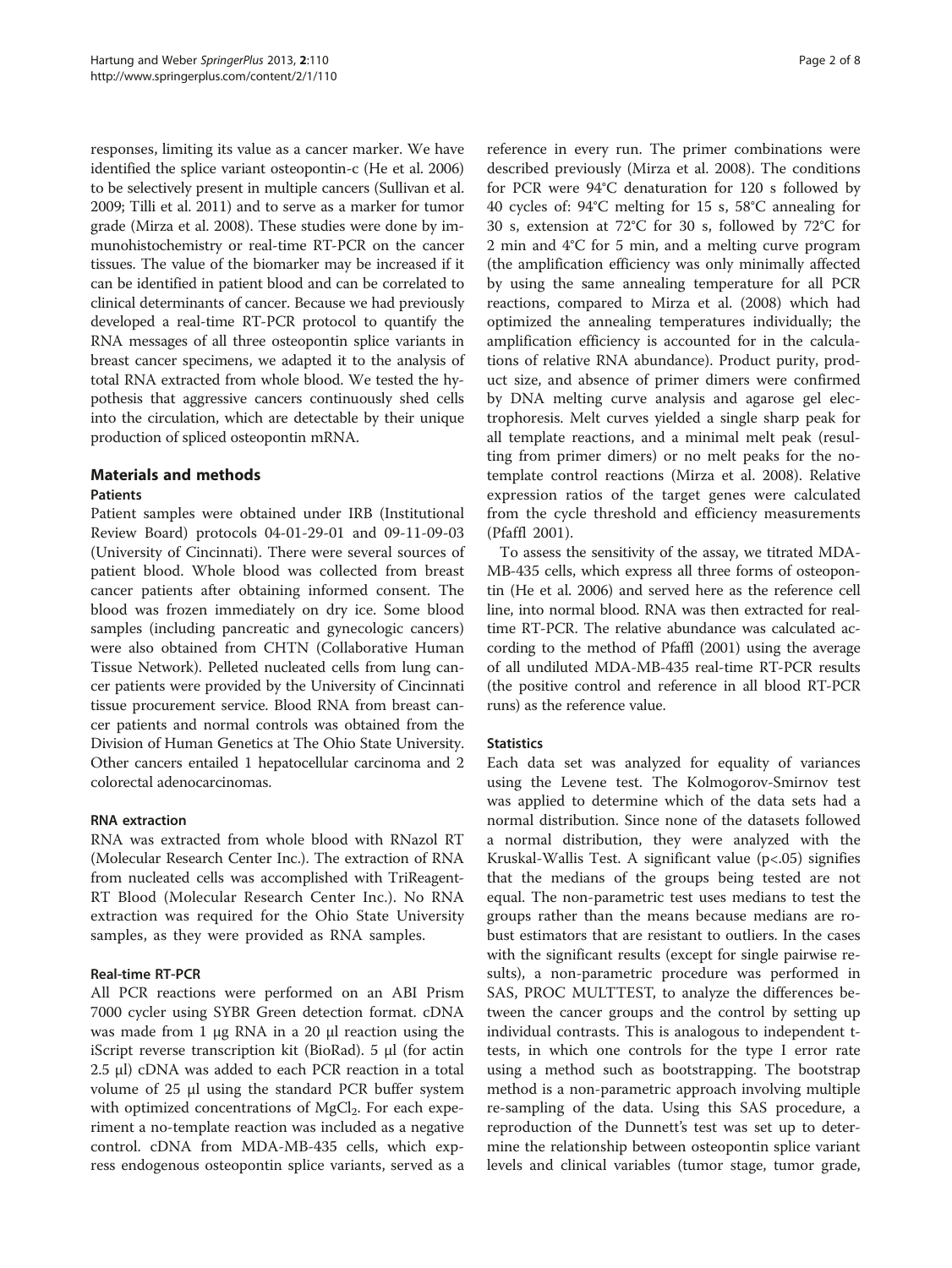

primary tumor size), Spearman's correlation coefficient and its associated p-value were calculated.

## Results

To assess the sensitivity of the method, we collected blood from a healthy donor and titrated increasing numbers of the cancer cell line MDA-MB-435 into it before RNA extraction. This cell line is an abundant producer of all three osteopontin splice variants and therefore allows an estimate of the detection limit of cancer cells in the blood. Because this quantitative PCR method uses MDA-MB-435 cells as its reference, the relative RNA abundance served as a reliable indicator. The actin signal is generated predominantly by the white blood cells and stayed constant regardless of the number of cancer cells added. For each transcript, the CT (cycle threshold) values dropped by about one unit after addition of 100 cancer cells/ml to the blood. However, at the sensitivity of this protocol (applying the algorithm for calculating relative abundance and accounting for assay-to-assay fluctuations) about 1000 cancer cells are reliably detectable by an elevated signal (Figure 1).

The patient demographics are shown in Table 1. We first compared the mRNA abundance for osteopontin splice variants in cancer (breast, lung, pancreatic, gynecologic, other) versus normal (Figure [2](#page-3-0)). For osteopontin-a, none of the cancers was significantly different from the controls. The large increase of osteopontin-a in the mean value and error bar for lung cancers is caused by an exceedingly high value in one patient, otherwise there was no difference from healthy controls. When considering osteopontin-b, lung cancers, pancreatic cancers, and other cancers were significantly different from controls. Osteopontin-c displayed significant increases from the control group in gynecologic (ovarian, cervical, endometrial) and pancreatic cancers. Although the mean values for osteopontin-c in breast and lung cancers were elevated 3- to 3.5-fold over healthy controls, they did not reach significance. To determine the value of osteopontin splice variants as cancer screening markers, we pooled all cancers and tested for significant differences according to the Kruskal-Wallis test. Whereas osteopontin-a was not significantly different between cancers and controls, osteopontin-b ( $p = 0.0005$ ) and osteopontin-c ( $p < 0.0001$ ) were significantly elevated in the cancers.

Most of the control samples cluster tightly for all three splice variants. The markers have high specificity. Yet, when broadly comparing cancers to controls, the sensitivity is low with only a limited portion of cancer patients showing elevation of one or several osteopontin splice variants in the blood. For the two large groups of breast cancers and lung cancers, we calculated the fraction of patients whose osteopontin RNA message levels were elevated by one, two, or three standard deviations above the mean value of the healthy controls (Table [2](#page-3-0)). While osteopontin-b and -c capture a fraction of lung cancer patients, osteopontin-c captures a fraction of breast cancer patients. This indicates a heterogeneity within

## Table 1 Patient demographics

|                     | N  | Sex    |      | Age  |     |     | Race  |              |              |                |
|---------------------|----|--------|------|------|-----|-----|-------|--------------|--------------|----------------|
|                     |    | Female | Male | Mean | Min | Max | White | Asian        | <b>Black</b> | Unknown        |
| breast cancer       | 67 | 67     | 0    | 54.7 | 24  | 86  | 56    |              |              | 6              |
| lung cancer         | 45 | 27     | 18   | 61.3 | 35  | 82  | 31    | 0            | 8            | 6              |
| pancreatic cancer   |    | 4      | 3    | 65.3 | 43  | 85  |       | $\mathbf{0}$ | 0            | $\overline{2}$ |
| gynecologic cancers | 6  | 6      | 0    | 58.2 | 39  | 78  | 4     | $\mathbf{0}$ |              |                |
| other cancers       | 3  |        | 3    | 65   | 53  | 78  | 3     | $\Omega$     | 0            | 0              |
| healthy controls    | 74 | 62     |      | 51.1 | 18  | 85  | 66    |              |              | $\overline{4}$ |

For each group, the distribution of sex, age, and race is shown (five of the healthy controls did not have information on sex and age).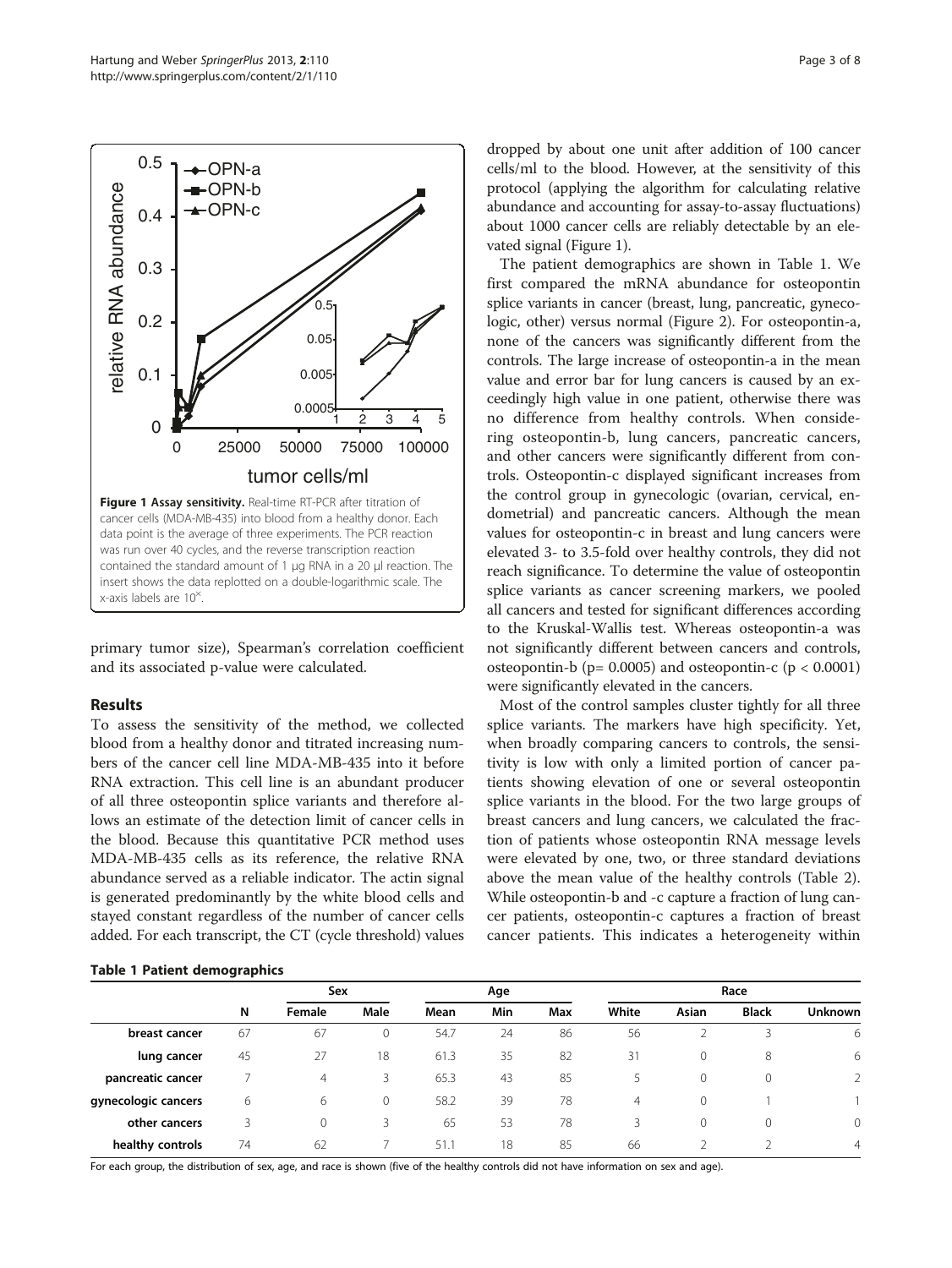<span id="page-3-0"></span>



these two groups of cancers that causes osteopontin splice variants to detect subsets within them. Of note, elevation in osteopontin-b RNA is associated with a large fraction of lung cancers, with 56% increased by more than one, 42% more than two, and 24% more than three standard deviations above the mean value of healthy controls.

We asked whether there are differences among the histologic subtypes of lung cancer with regard to the abundance of osteopontin splice variant RNA in the blood. There were no differences for osteopontin-a, osteopontin-b or osteopontin-c among adenocarcinoma (n = 26), non-small cell lung cancer  $(n = 4)$ , and squamous cell carcinoma  $(n = 11)$  according to the Kruskal-Wallis test (four lung cancers were diagnosed as carcinoid tumor, small cell cancer, pleomorphic carcinoma, non-mucinous bronchioloalveolar carcinoma, and were not included in this analysis). Similarly, there were no differences in abundance of the splice variants between ductal ( $n = 58$ ) and lobular (n = 7) breast cancers (two cancers were mucinous carcinomas).

In lung cancers, osteopontin-c increased with higher tumor grades (mean value grade  $1 = 0.336$ , grade  $2 = 0.474$ , grade  $3 = 0.743$ ), however, this fell short of reaching

| <b>Table 2 Detection cutoffs</b> |
|----------------------------------|
|----------------------------------|

| breast cancer |             |             |             |
|---------------|-------------|-------------|-------------|
|               | <b>OPNa</b> | <b>OPNb</b> | <b>OPNc</b> |
| 1 std         | $4\%$ (3)   | 3% (2)      | 28% (19)    |
| 2 std         | 3% (2)      | $1\%$ (1)   | 15% (10)    |
| 3 std         | 3% (2)      | $0\%$ (0)   | 13% (9)     |
| lung cancer   |             |             |             |
|               | <b>OPNa</b> | <b>OPNb</b> | <b>OPNc</b> |
| 1 std         | 7% (3)      | 56% (26)    | 38% (17)    |
| 2 std         | $4\%$ (2)   | 42% (19)    | $16\%$ (7)  |
| 3 std         | $2\%$ (1)   | 24% (11)    | 7% (3)      |

Percentage (and in parentheses number) of breast cancer or lung cancer patients above a threshold of 1, 2 or 3 standard deviations above the mean value of healthy controls.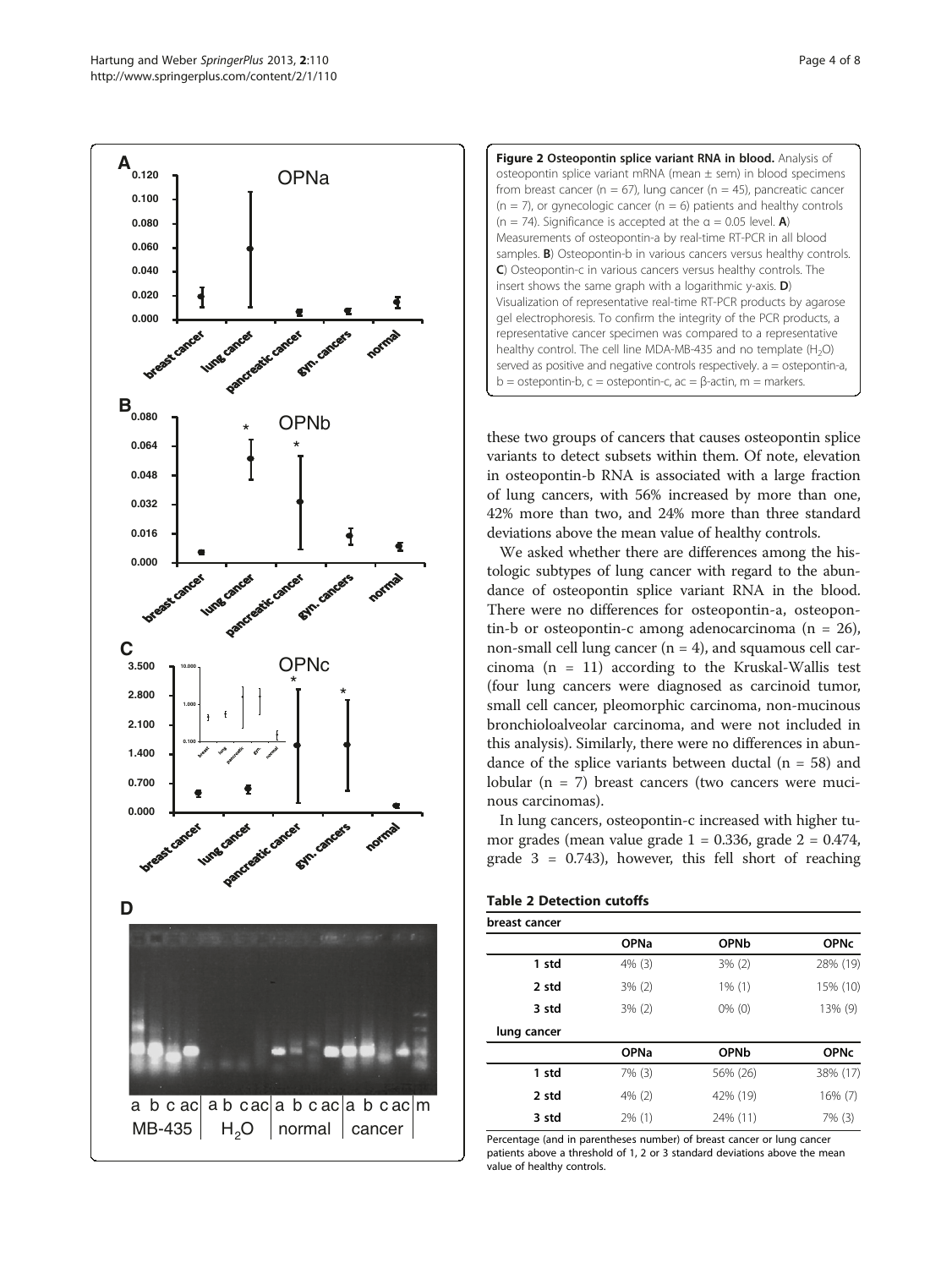statistical significance (Figure 3A). There was no correlation between the levels of osteopontin splice variants and either primary tumor size or tumor stage (Table [3](#page-5-0)A). In breast cancers, there was no correlation between the levels of osteopontin splice variants and either primary tumor size or tumor stage T or tumor stage N (Table [3B](#page-5-0)). There was also no correlation with tumor grade (Figure 3A). In situ carcinomas are early forms of breast cancer, which are characterized by the absence of tumor cell invasion into the surrounding tissue. The levels of osteopontin-a and osteopontin-c, but not osteopontin-b, increased from in situ carcinomas to breast cancers (Figure 3B). However, osteopontin-a again showed wide variations with only two patients having dramatically elevated levels. Initially, the paucity of a correlation between osteopontin splice variant expression and tumor progression may be surprising because more cells might be expected to enter the circulation after tumor growth or tumor spread. However, it has been reported that cancers, and even non-transforming diseases, can shed cells into the circulation at early stages



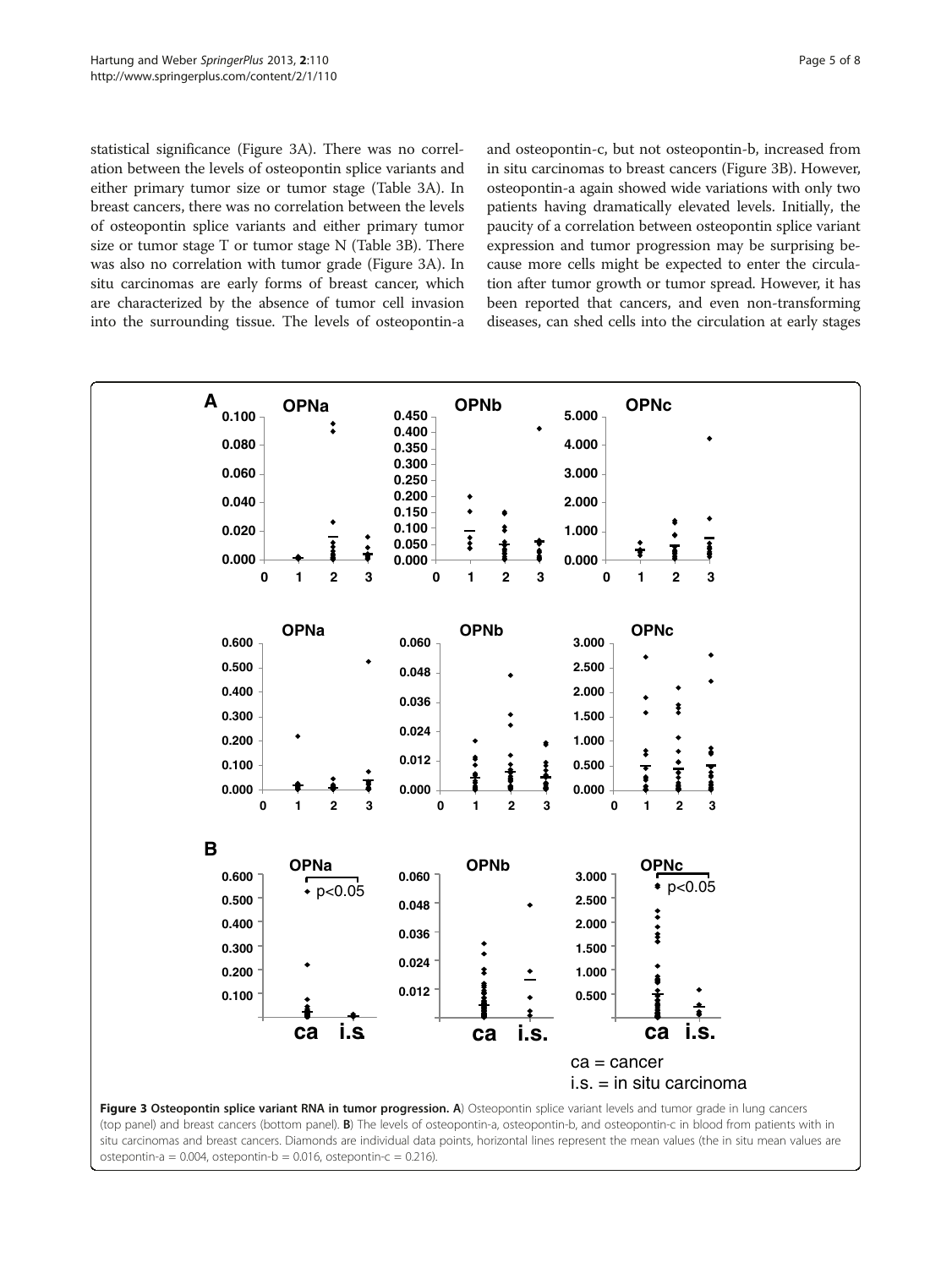<span id="page-5-0"></span>

| Table 3 Cancer stage and primary tumor size |  |  |  |  |  |
|---------------------------------------------|--|--|--|--|--|
|---------------------------------------------|--|--|--|--|--|

| A. lung cancer          |                         |             |             |             |
|-------------------------|-------------------------|-------------|-------------|-------------|
| lung cancer stage       |                         | <b>OPNa</b> | OPNb        | <b>OPNc</b> |
|                         | correlation coefficient | 0.127       | 0.172       | 0.185       |
|                         | p-value                 | 0.480       | 0.339       | 0.304       |
| lung cancer size        |                         | <b>OPNa</b> | OPNb        | <b>OPNc</b> |
|                         | correlation coefficient | $-0.193$    | $-0.508$    | $-0.012$    |
|                         | p-value                 | 0.259       | 0.002       | 0.942       |
| <b>B.</b> breast cancer |                         |             |             |             |
| breast cancer stage T   |                         | <b>OPNa</b> | OPNb        | <b>OPNc</b> |
|                         | correlation coefficient | 0.223       | 0.123       | 0.087       |
|                         | p-value                 | 0.084       | 0.343       | 0.507       |
| breast cancer stage N   |                         | <b>OPNa</b> | OPNb        | <b>OPNc</b> |
|                         | correlation coefficient | 0.078       | $-0.084$    | 0.161       |
|                         | p-value                 | 0.561       | 0.530       | 0.227       |
| breast cancer size      |                         | <b>OPNa</b> | <b>OPNb</b> | <b>OPNc</b> |
|                         | correlation coefficient | $-0.070$    | $-0.090$    | 0.111       |
|                         | p-value                 | 0.585       | 0.480       | 0.385       |

To determine the relationship between osteopontin splice variant levels and tumor stage or primary tumor size, Spearman's correlation coefficient and its associated p-value were calculated. For lung cancers (A), stage I-IV was used (n = 10, 6, 11, 6 for I, II, II, IV). For breast cancers (B), stage T (n = 37, 16, 8, 2 for T1, T2, T3, T4) and N (n = 28, 20, 5, 7, 0 for N0, N1, N2, N3, N4) were applied to the analysis. Of note, the significant p-value is not reflective of a strong correlation. It indicates that the population correlation coefficient is different than zero with the degree of confidence given by the p-value.

(Hardingham et al. [2000;](#page-7-0) Beitsch and Clifford [2000](#page-7-0)), suggesting that the burden of circulating cells need not correlate with tumor size or stage.

Information on conventional biomarkers was available for several tumors. In the lung cancers, there was no difference in osteopontin-a, osteopontin-b or osteopontin-c between the TFF1+  $(n = 12)$  and the TFF1-  $(n = 10)$  subgroups or between the  $P63+ (n = 8)$  and P63-  $(n = 5)$ subgroups. There were also no differences in osteopontin splice variant levels between  $CK-7+$  (n = 12) and CK-7-  $(n = 3)$  lung cancers or between CK-5/6+  $(n = 2)$ and CK-5/6-  $(n = 5)$  lung cancers. ER, PR, and HER2 are standard biomarkers for breast cancer that determine treatment decisions. Again, osteopontin-a displayed a wide scatter with outlier samples in the marker-positive and marker-negative groups. In this analysis, osteopontin-c also had one outlier with a high value in the ER-PR- breast cancer group and no significant differences between the groups (not shown). The only significant difference detected was for osteopontin-b between ER- (mean value 0.0098,  $n = 13$ ) and ER+ (mean value 0.004,  $n = 49$ ) breast cancers, the relevance of which remains to be elucidated as osteopontin-b was not found to be elevated in breast cancers over control specimens.

### **Discussion**

Here we describe the real-time RT-PCR detection of osteopontin splice variants in whole blood. While osteopontin-b is a marker for lung cancers and pancreatic cancers. osteopontin-c is increased in gynecologic and pancreatic cancers. However, osteopontin-c also detects fractions of breast cancers and of lung cancers, suggesting heterogeneity within those types of tumors.

Possibly the most striking and unexpected finding of this study was the elevation of osteopontin-b in the blood of a large fraction of lung cancer patients (over 55% elevated more than one standard deviation above the healthy mean value). Osteopontin-b RNA in the blood is a biomarker for lung cancers. Although osteopontin-c was not identified as a marker when considering all lung cancers together, close to 40% of patients had elevated levels of at least one standard deviation above the healthy mean value, and there was a trend toward higher osteopontin-c levels in higher grade cancers. By ELISA (which does not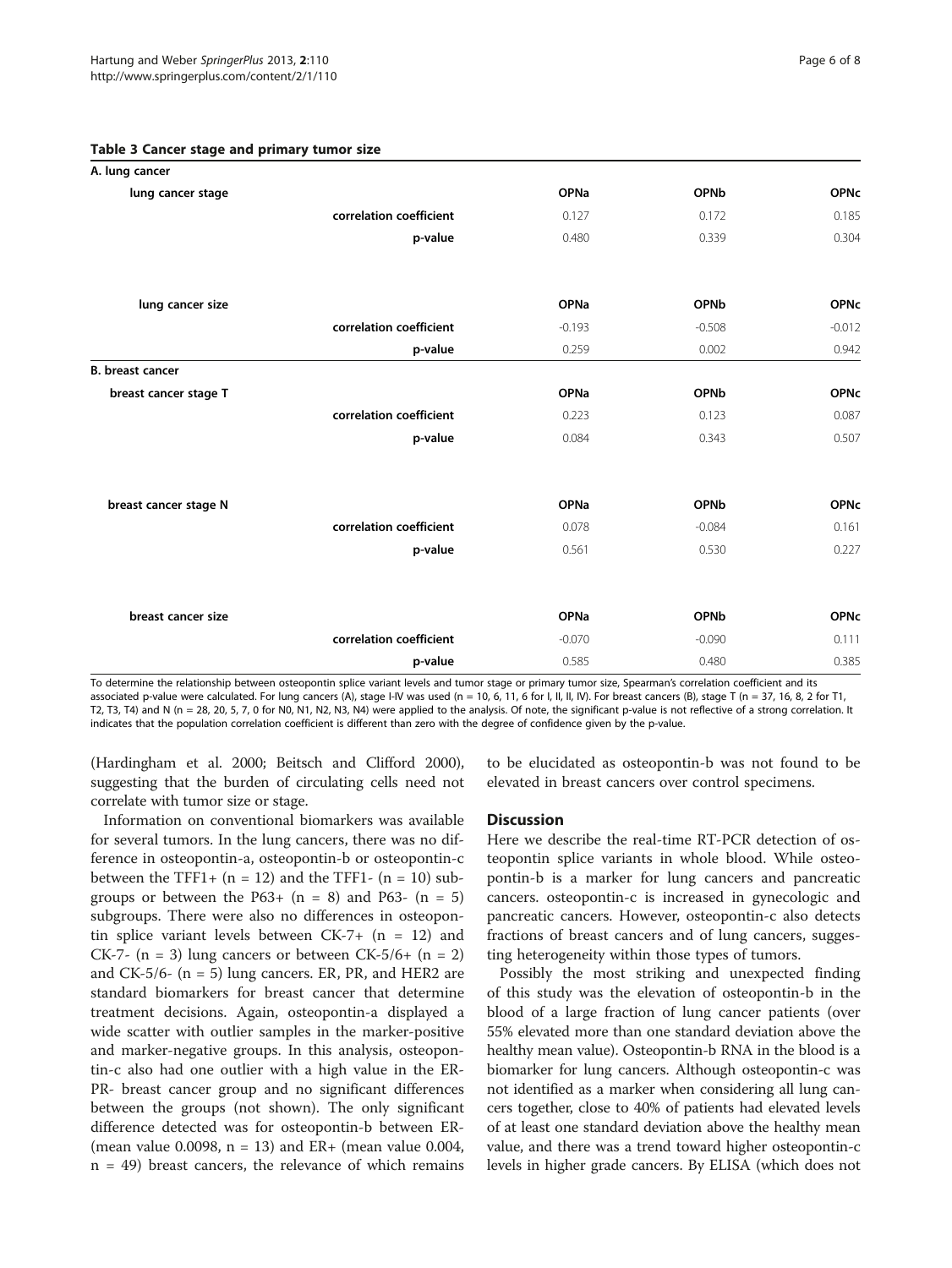distinguish among splice variants), elevated circulating levels of osteopontin protein have been found to be associated with lung cancer (Chang et al. [2007](#page-7-0); Mountzios et al. [2007](#page-7-0); Fedarko et al. [2001\)](#page-7-0) and to be predictors of prognosis (Mack et al. [2008\)](#page-7-0). Of note, the osteopontin protein levels in the blood are likely mostly generated by the primary cancer or its established metastases, whereas the blood RNA levels are thought to come entirely from circulating tumor cells.

In breast cancer tissue, osteopontin-c (measured by real-time RT-PCR or immunohistochemistry) is present in over 75% of cases and serves as a marker of tumor grade (Mirza et al. [2008\)](#page-7-0). Unexpectedly, the blood realtime RT-PCR measurements of this study did not find the same correlations. Only about 30% of breast cancers generated blood levels of osteopontin-c that exceeded one standard deviation above the mean value of healthy controls. Clearly, breast cancers were associated with higher osteopontin-c blood RNA levels than in situ carcinomas. Osteopontin-c showed no association with ER, PR, or HER2. While this is in line with its previously reported association with triple negative breast cancer (Mirza et al. [2008;](#page-7-0) Weber [2011;](#page-7-0) Weber et al. [2011](#page-7-0)), there were only five triple negative breast cancers in this study - too few to confirm any association with this subset. Further investigations are required to elucidate the subfractions of breast cancers that cause elevated blood mRNA for osteopontin-c. We have previously found osteopontin-b in breast tissue not to be a marker for breast cancer (Mirza et al. [2008\)](#page-7-0). Consistently, the mean value of osteopontin-b in all breast cancers is not elevated over the mean value in healthy controls, and osteopontin-b does not increase in cancer over in situ carcinomas. Therefore, the difference in osteopontin-b levels between ER+ and ER- breast cancers is surprising. As neither subgroup has significantly higher osteopontin-b values than healthy controls, the difference is not of diagnostic value for cancer.

Our protocol was intended to provide a sensitive screening test that may detect the presence of cancer (without selectivity for a particular type of cancer). While the approach has high specificity, with the available technology it has limited sensitivity. Rather than standing alone as diagnostics in screening, osteopontin splice mRNA blood levels may find use in monitoring cancer progression or in multi-marker panels (see Weber [2011\)](#page-7-0).

For diagnostic applications, it is important that a clinical test be robust to differences in the initial processing of the blood. The material analyzed here came from multiple sources. With the exception of the nucleated cell preparations, all sources of blood RNA had essentially identical mean values and standard deviations for their osteopontin-a and -b real-time PCR results. The RNA extracted from nucleated cells yielded higher

values for osteopontin-a and osteopontin-b than the RNA from other sources. We believe this to reflect the high proportion of lung cancers in this sample set rather than a bias in methodology. The samples obtained from CHTN had higher ostoepontin-c measurements than the other sources. Again, that is likely reflective of the cancer selection (all the non-lung, non-breast samples came from that source). CHTN was the only provider that did not guarantee a short time window from blood drawing to freezing. Initially, degradation of osteopontin RNA was a substantial concern. The high values imply that RNA may be more stable after phlebotomy than is generally assumed. Blood RNA, while stable in situ, is believed to degrade rapidly once the blood is drawn. Although we could not detect apparent differences among the samples from various sources, there was a clear loss of osteopontin RNA species (but not of β-actin) when cDNA was thawed for the third time. This loss amounted to an increase in the CT value of 5–10 cycles. Hence, there is limited stability of the osteopontin splice cDNA, which may lead to underestimation if samples are handled improperly. Over 18 runs, the cycle threshold readings for the reference cell line MDA-MB-435 were stable for actin (13.2-14.6), osteopontin-a (13.2-16.7), osteopontin-b (13.6-15.8), and osteopontin-c (13.3-17.1). The data were analyzed by calculating a relative ratio R in various different ways. The method described by Pfaffl [\(2001\)](#page-7-0) was superior. It uses the amplification efficiencies E and the cycle thresholds CT in the formula

$$
R = \frac{E_{specimen}^{ACT_{specimen}(OPN splice-actin)}}{E_{reference}^{ACT_{seference}(OPN splice-actin)}}
$$

A flexible threshold (set as the inversion point on the logarithmic plot of the amplification curves) did not improve the readings over a fixed threshold. A conventional comparative threshold method is similar to the one used here, but neglects to account for differences in amplification efficiencies by setting  $E = 2$ .

## Conclusion

Osteopontin-b and -c in the blood are biomarkers for distinct cancers. Osteopontin-b is increased in lung cancer patients and pancreatic cancer patients. Osteopontin-c is increased in gynecologic and pancreatic cancers, as well as a fraction of breast cancers and lung cancers. Specifically, breast carcinomas are associated with significantly higher levels of osteopontin-c mRNA in the blood than carcinomas in situ. In lung cancer patients, the osteopontin-c blood RNA levels have an increasing trend with tumor grade. Our investigations may have bearing on cancer screening and diagnosis.